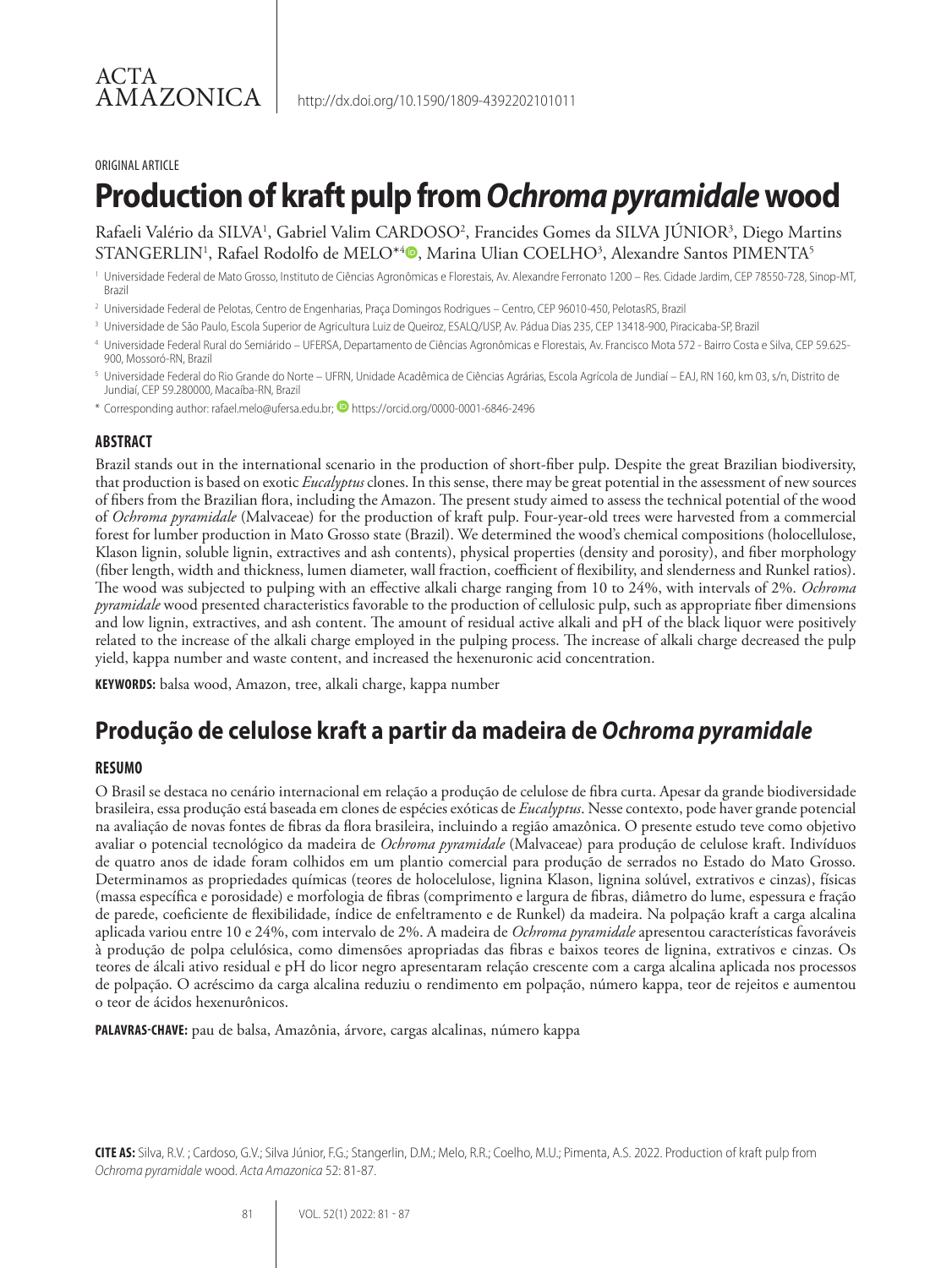## **INTRODUCTION**

Brazil stands out as one of the largest world producers of cellulosic pulp, especially short-fiber cellulose produced through kraft pulping of wood of *Eucalyptus* (IBÁ 2020). The Brazilian pulp and paper sector has expanded markedly in recent decades, both due to the increased capacity of traditional companies and to new installed production capacity and planted forests (Sperotto 2014; IBÁ 2020).

The growth and development of the cellulose sector create the demand for research aiming to optimize pulping processes and wood quality to improve production efficiency and quality of cellulosic pulp (Cardoso *et al*. 2011). Among the methods of chemical transformation of wood into cellulosic pulp, the kraft process is by far the most commonly used. This process is based on the reaction of wood with a solution of sodium hydroxide and sodium sulfide under controlled conditions of time, temperature, and pressure. The kraft process produces pulp with good technological quality. The possibility of using different sources of lignocellulosic raw materials and the recovery of the pulping reagents are other advantages of the process (Gomide *et al*. 1980).

Together with temperature and cooking time, the alkali charge strongly influences the delignification ratio of the fibers and consequently the pulp quality from the kraft process. High alkali charges employed in the pulping process are associated with more intense delignification, yielding pulp with low kappa numbers, and an increase in the delignification negatively influences both the yield and strength of the cellulosic pulp due to the partial degradation of the holocellulose (Cardoso *et al*. 2011).

Although the Brazilian market for short-fiber pulp is restricted basically to *Eucalyptus* wood, virtually any lignocellulosic raw material can be used to produce pulp and paper, as long as it has economically suitable silvicultural performance and favorable wood quality (Silva *et al*. 2016). Thus, the study of alternative sources for pulp production among native forest species can contribute to the diversification of raw materials in the sector. In the Amazon region, among a large diversity of wood species, there are several species with potential to be employed in planted forests for the production of pulp and paper. However, there is a lack in studies focused on the assessment of Amazonian wood species, mainly in comparison with the large number of published works involving *Eucalyptus* species currently planted in Brazil (Silva *et al*. 2013; Heckler *et al*. 2014; Silva *et al*. 2016). The analysis of the physical, anatomical, and chemical characteristics of the wood is fundamental to assessing the quality of the material for pulping.

Among the tropical species with potential for production of pulp and paper, is *Ochroma pyramidale* (Cav. ex Lam.) Urbam (Malvaceae), commonly known in Brazil as *pau-debalsa*. This species is characterized by fast growth and high wood productivity, with mean annual increments of up to 50 m<sup>3</sup> ha<sup>-1</sup> year<sup>1</sup> (Reis and Paludzyszyn Filho 2011), as well as low lignin and extractives contents (Lobão *et al*. 2011). The present study aimed to assess the potential of *O. pyramidale* wood from four-year-old plantations to produce cellulosic pulp through the kraft process.

#### **MATERIAL AND METHODS**

*Ochroma pyramidale* trees were sampled in a plantation located in the municipality of Sinop, state of Mato Grosso, Brazil (11º52.119'S, 55º27.746'W). The local climate is classified as Aw type (tropical savanna climate), characterized by two well-defined seasons, a rainy (October to April) and a dry season (May to September), with low annual thermal amplitude (monthly averages from 24 to 27 °C) and rainfall around 1,974 mm (Souza *et al*. 2013).

Three four-year-old trees were randomly selected, harvested and sawn at a bandsaw mill. From each tree, a central board 2 cm thick x 30 cm wide x 215 cm long was obtained. In the positions at 0, 25, 50, 75 and 100% of the length of each board, samples measuring 2 cm x 2 cm x 10 cm (thickness x width x length) were cut out. The remaining wood was chipped in a semi-industrial equipment to yield chips ranging from 4 to 6 mm in width. The chips were dried outdoors and stored in plastic bags for later analyses of chemical properties, fiber morphology and kraft pulping performance. All analyses were carried out individually for each tree and are reported as the mean and standard deviation of three trees.

The basic density was determined from the five 2 x 2 x 10-cm samples as the ratio between the dry weight (by drying at 103 **°**C until reaching constant weight) and green volume (after water saturation), according to the procedures described in the standard NBR 11941 from the Brazilian Association of Technical Standards (ABNT 2003a). The porosity was calculated as the ratio between the basic density and the specific density of the cell wall, considering the theoretical value of 1.53 g cm<sup>-3</sup>, according the Equation 1.

$$
P(\%) = \left[\frac{(1/\rho b) - (1/1.53)}{1/\rho b}\right] x 100
$$
 Equation1  
Where:

 $P = \text{porosity } (%)$ 

 $pb = basic density (g cm<sup>-3</sup>)$ 

The chemical characterization was carried out in triplicate using sawdust obtained after milling the wood chips. The sawdust was sieved to collect the fraction with granulometry between 40 and 60 mesh. Then the extractives, Klason lignin and soluble lignin, and ash contents were determined following the procedures described in the standards NBR 14853, 7989, and 13999 (ABNT 2010a; 2010b; 2017),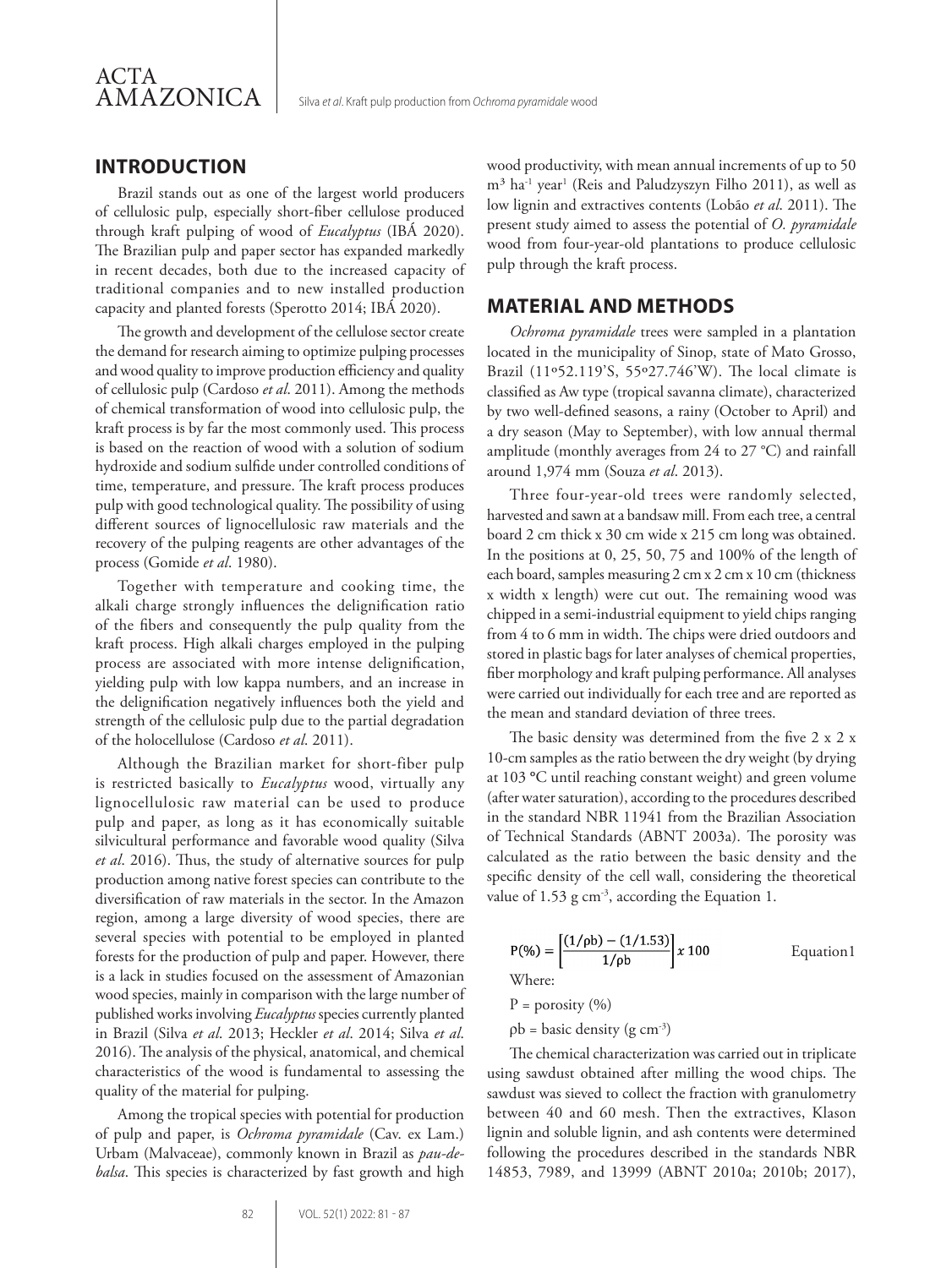respectively. The content of holocelullose was calculated using Equation  $2$ .

$$
H(\%) = 100 - (E + TL)
$$
 Equation 2

Where:

 $H =$  holocelullose content  $(\%)$  $E(%)$  = extractives content TL = total lignin content (Klason lignin + soluble lignin)

To determine the fiber dimensions, 50 g of wood chips were employed in triplicate. The wood chips were comminuted into small fragments and subjected to maceration, carried out with samples weighing 1 g in a test tube containing a mixture of hydrogen peroxide and acetic acid (1:1 weight ratio) at 60 °C for 48 h. After maceration, the individualized fibers were washed with distilled water until all reagents were removed. Then the fibers were counterstained with a mixture of safranin and glycerin (Franklin 1945). The fibers were then placed on histological slides and observed using a trinocular microscope (Zeiss, USA) with reflected light with an attached camera. Ten fibers per slide were measured with 10 replicates, for a total of 100 measurements. Fiber length, width, lumen diameter and wall thickness was measured. The images of the fibers were evaluated by the Image-Pro Plus software (OSB Software, São Paulo, SP, Brazil). The following relationships between the fibers' dimensions were calculated: Runkel index (Equation 3), wall fraction (Equation 4), coefficient of flexibility (Equation 5), and slenderness index (Equation 6).

$$
H(\%) = 100 - (E + TL)
$$
 Equation 3

$$
WF = \left(\frac{2 \times T}{W}\right) \times 100
$$
 Equation 4

$$
CF = \left(\frac{DL}{W}\right) \times 100
$$
 Equation 5

$$
SI = \frac{L}{W}
$$

Where:

RI = Runkel index  $WF =$  wall fraction  $(%$  $CF = coefficient of flexibility (%)$ SI = slenderness index  $T =$  wall thickness ( $\mu$ m)

 $LD =$  lumen diameter ( $\mu$ m)  $W =$  fiber width  $(\mu m)$  $L =$  fiber length ( $\mu$ m).

For the kraft pulping process, an electrically heated rotary digester was employed. The equipment had eight individual vessels. The process was performed in triplicate. In each vessel, 45 g of wood chips were placed with 270 mL of white liquor (cooking liquor) in a proportion of 6:1 (liquor to wood – weight to weight). The cooking runs were carried out in triplicate for 60 min with a heating program of 90 min from room temperature to 166 °C. In each cooking process, eight levels of active alkali were assessed, varying from 10 to 24% (NaOH based), with intervals of 2% and sulfidity of 25%. At the end of the cooking, the residual black liquor was poured into a glass beaker equipped with a 400-mesh metallic screen to collect the pulp separately. The residual active alkali and pH of the black liquor were determined according to the standard T625 cm-14 (TAPPI 2014). The resulting pulps were washed with running water, processed in a hydrapulper, screened in a laboratory depurator with a 0.2 slot screen, centrifuged, and disaggregated. The residues from the depuration process were collected and oven-dried at 103 °C under forced ventilation until constant weight. For each experimental treatment, the total pulp yield, screened pulp yield, and screened rejects were determined along with the hexenuronic acid content and the kappa number, according to the procedures described by Chai *et al*. (2001) and the standard T236 cm-13 (TAPPI 2013).

The data on physical and chemical properties of the wood, and on fiber morphology were only analyzed descriptively. The variables for black liquor and cellulosic pulp were submitted to polynomial regression modeling. Before the analyses, the distribution of the variables was evaluated for normality (Shapiro-Wilk test), homoscedasticity (White test), and data independence (Durbin-Watson test).

#### **RESULTS**

The samples presented low basic density (average 0.296 g cm- ³) and high porosity (80.68%) (Table 1).

Regarding the analysis of the black liquor from the pulping process, the residual active alkali amount and pH increased with the alkaline charge in the cooking liquor (Table 2).

Total and screened pulp yield, residue content and kappa number decreased, and the hexenuronic acids increased with the increase in alkaline charge in the cooking liquor (Table 3).

The regression models to predict of the values of quality parameters of the black liquor and cellulosic pulp as a function of the alkaline charge were statistically significant at 1% probability (Table 4).

Equation 6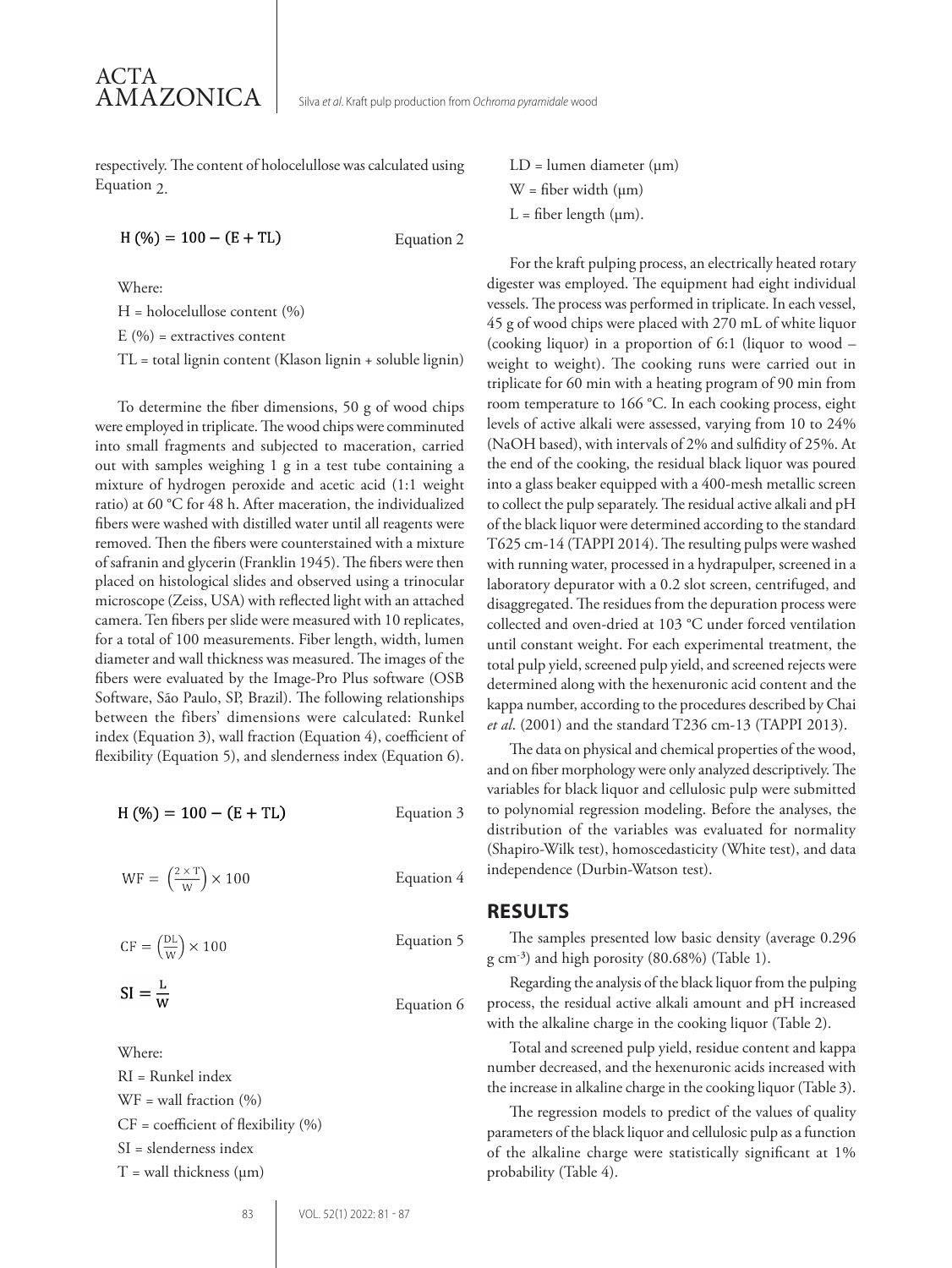**Table 1.** Physical and anatomical properties and chemical composition of *Ochroma pyramidale* wood.

ACTA

AMAZONICA

| <b>Physical properties</b>          | Mean $\pm$ SD     | CV(% ) |
|-------------------------------------|-------------------|--------|
| Basic density (g cm <sup>-3</sup> ) | $0.296 \pm 0.007$ | 2.51   |
| Porosity (%)                        | $80.68 + 0.49$    | 0.60   |
| <b>Anatomical properties</b>        |                   |        |
| Fiber length (mm)                   | $1.280 + 0.291$   | 22.76  |
| Fiber width (µm)                    | $78.62 + 5.35$    | 18.71  |
| Lumen diameter (um)                 | $19.27 \pm 4.94$  | 25.63  |
| Cell wall thickness (um)            | $4.68 + 1.10$     | 23.44  |
| Wall fraction (%)                   | $33 \pm 8.10$     | 24.30  |
| Coefficient of flexibility (%)      | $67 \pm 8.10$     | 12.15  |
| Slenderness index (%)               | $49 \pm 17.07$    | 35.10  |
| Runkel index                        | $0.524 \pm 0.20$  | 38.09  |
| Chemical composition (%)            |                   |        |
| Holocellulose                       | $71.57 \pm 0.33$  | 0.47   |
| Klason lignin                       | $19.09 + 0.12$    | 0.62   |
| Soluble lignin                      | $3.56 \pm 0.16$   | 4.53   |
| Total lignin                        | $22.65 \pm 0.20$  | 0.90   |
| Extractives                         | $5.78 \pm 0.35$   | 6.06   |
| Ash                                 | $1.03 \pm 0.00$   | 0.00   |

Mean  $+$  standard deviation.  $CV = \text{coefficient}$  of variation.

**Table 2.** Residual active alkali content and pH of the black liquor from pulping of *Ochroma pyramidale* wood with increasing active alkali levels.

| Active alkali (%) | Residual active alkali<br>(q L <sup>1</sup> ) | рH               |
|-------------------|-----------------------------------------------|------------------|
| 10                | $0.00 + 0.00$                                 | $8.53 \pm 0.38$  |
| 12                | $0.00 + 0.00$                                 | $9.17 + 0.15$    |
| 14                | $0.16 + 0.27$                                 | $9.77 + 0.25$    |
| 16                | $2.41 \pm 0.38$                               | $10.70 + 0.20$   |
| 18                | $4.29 + 0.42$                                 | $11.17 + 0.06$   |
| 20                | $5.77 + 0.91$                                 | $11.87 + 0.12$   |
| 22                | $9.00 + 0.76$                                 | $12.13 \pm 0.15$ |
| 24                | $11.27 + 0.97$                                | $12.23 + 0.15$   |
|                   |                                               |                  |

Mean ± standard deviation.

#### **DISCUSSION**

Our result for basic density corroborates that reported by Lobão *et al.* (2011) (0.250 g cm<sup>-3</sup>) for mature trees of the same species, collected in Rio Branco, Acre, Brazil. Values of basic density ranging from 0.080 to 0.250 g cm<sup>-3</sup>, and of porosity from 86 to 95% were reported for *Ochroma lagopus* Sw. wood (Follrich *et al*. 2010). The variation in these parameters may be owed to several factors, such as age, growing site and sample position in the trunk, among others (Borrega and Gibson 2015). The high porosity observed for *O. pyramidale* demands an increase in the white liquor/wood ratio to ensure enough free volume of liquor and an effective mass transfer during the pulping reactions. However, high white liquor/wood ratios would imply higher energy consumption for concentration of the black liquor on an industrial scale.

Low-density wood, as is the case of *O. pyramidale*, when directed to the production of pulp, can present high specific consumption of wood and low industrial productivity considering the volumetric limit of digesters (Queiroz *et al.* 2004; Mokfienski *et al.* 2008). These factors negatively impact the potential of *O. pyramidale* for the production of cellulosic pulp through the kraft process. Regarding the anatomical characteristics of the wood, the values of length, width, lumen diameter, and wall thickness of the fibers were higher than those reported for 10 eucalyptus clones (Gomide *et al*. 2005). The comparison with eucalyptus is relevant as a reference of the main raw material employed in Brazil for the production of short-fiber kraft pulp. However, the analysis of the dimensions of the fibers alone indicates low practical applicability when assessing the potential to produce different types of pulp and paper (Gomide *et al*. 2005).

Fibers with Runkel index lower than 1.0, as was the case of the *O. pyramidale* wood in this study (0.524) are considered as having good quality to produce paper (Foelkel *et al.* 1978). Likewise, the coefficient of flexibility of the fibers of our samples (67%) was also appropriate for pulp production, as values from 50 to 75% indicate a good contact surface among fibers and their consequent interconnection for making paper,

**Table 3.** Comparison of total (TY) and screened yield (SY), residue content (RC), kappa number (KN), and hexenuronic acids (HexAc) obtained from the pulping process of *Ochroma pyramidale* wood with increasing active alkali levels.

| Active alkali (%) | TY (%)             | SY (%)           | RC(%)           | ΚN                | HexAc ( $\mu$ mol g <sup>-1</sup> ) |
|-------------------|--------------------|------------------|-----------------|-------------------|-------------------------------------|
| 10                | $72.96 + 1.12$     | $65.68 + 3.03$   | $7.28 + 1.93$   | $153.59 + 5.33$   | $1.81 + 1.88$                       |
| 12                | $69.53 + 1.56$     | $67.31 + 1.29$   | $2.21 + 0.28$   | $145.41 + 6.61$   | $1.23 + 1.00$                       |
| 14                | $66.96 + 1.73$     | $64.71 + 0.30$   | $2.25 \pm 1.45$ | $132.27 \pm 6.76$ | $2.00 + 1.69$                       |
| 16                | $60.97 + 2.78$     | $58.81 + 1.51$   | $2.16 + 1.31$   | $90.46 + 8.56$    | $10.12 + 0.42$                      |
| 18                | $55.11 \pm 1.59$   | $54.41 \pm 0.59$ | $0.70 \pm 1.05$ | $52.02 \pm 5.97$  | $25.00 + 5.98$                      |
| 20                | $51.70 + 1.06$     | $51.60 \pm 0.95$ | $0.00 + 1.06$   | $33.96 + 3.06$    | $34.44 + 10.12$                     |
| 22                | $49.75 + 0.32$     | $49.72 + 0.33$   | $0.10 \pm 0.12$ | $19.18 + 1.32$    | $49.95 + 6.76$                      |
| 24                | 48.28 ( $\pm$ 0.95 | $48.26 \pm 0.94$ | $0.03 \pm 0.01$ | $15.73 + 1.34$    | $51.67 \pm 5.90$                    |

Mean ± standard deviation.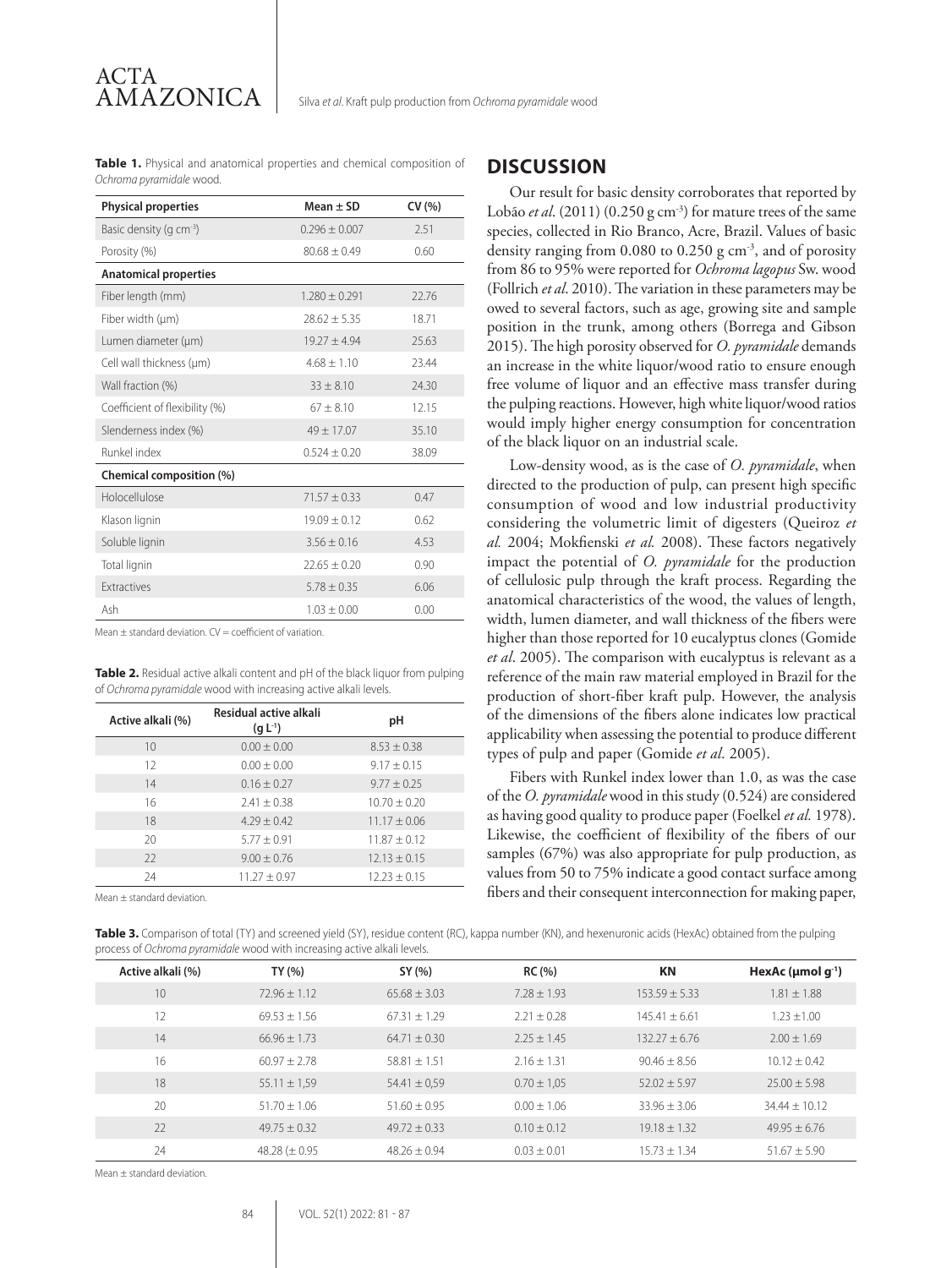| Model          | Equation                                  | $R^2$ | Syx  | $F_{gal}$ |  |  |  |
|----------------|-------------------------------------------|-------|------|-----------|--|--|--|
| Black liquor   |                                           |       |      |           |  |  |  |
| AA x AARes     | $AAREs = -3.7577 + 0.0253$ . $AA^2$       | 91.21 | 0.98 | 239.77*   |  |  |  |
| AA x pH        | $pH = -2.1627 + 4.6017 \cdot log (AA)$    | 96.91 | 0.19 | 721.29*   |  |  |  |
| Celulosic pulp |                                           |       |      |           |  |  |  |
| $AA \times RB$ | $RB = 1/0.078 + 0.0005 \cdot AA$          | 95.91 | 0.00 | 540.76*   |  |  |  |
| AA x TY        | $SY = 1/(0.0024 + 0.0037\sqrt{AA})$       | 92.91 | 0.00 | 302.58*   |  |  |  |
| AA x SR        | $TR = -5.2063 + 110.5830 \cdot 1/AA$      | 73.11 | 0.91 | $63.55*$  |  |  |  |
| AA x KN        | $NK = exp^{(10.0390 - 1.4610\sqrt{AA})}$  | 95.77 | 0.56 | $521.41*$ |  |  |  |
| AA x AHex      | $AHex = \sqrt{-5.0305 + 0.5278 \cdot AA}$ | 90.69 | 0.58 | 225.00*   |  |  |  |

**Table 4.** Regression models to predict the parameters of black liquor and cellulosic pulp from the pulping process of *Ochroma pyramidale* wood as a function of the active alkali content. All models were statistically significant.

 $AA$  = active alkali; AARes = residual active alkali; TY = total yield; SY = screened yield; SR = screen reject; KN =

kappa number; AHex = hexenuronic acids;  $R^2$  = coefficient of determination; Syx= standard error of the estimate;

Fcal = calculated F;  $*$  = statistically significant at P  $\leq$  5%.

which can provide higher levels of mechanical resistance (Bektas *et al.* 1999). The wall fraction of the fibers was 33%, a value within the limit of 60% defined by Foelkel *et al*. (1978) as suitable for producing paper. High values of wall fraction are related to more rigid fibers that are more resistant to collapse, resulting in paper with low fiber connection. The slenderness index was 34.93, which is considered low when compared to the values reported for eucalyptus fibers, from 57.39 to 68,96 (Baldin *et al*., 2017). Fibers with low slenderness index usually produce paper with poor mechanical properties, low tearing resistance and bursting strength. Our values for the chemical components of the wood were similar to those reported by Lobão *et al*. (2011) for mature trees of the same species, collected in Rio Branco, Acre, Brazil [holocellulose (69.64%), total lignin (25.61%), and extractives contents (4.75%)]. The ash content in our samples was higher than that reported by Vale *et al*. (2007) for adult urban trees of the same species, collected in Brasília, central Brazil (0.59%).

In eucalyptus clones grown in Brazil for making pulp and paper, reported values of lignin content (23.3 to 31.7%) (Queiroz *et al*. 2004; Gomide *et al*. 2005; Mokfienski *et al*. 2008; Gomide *et al*. 2010; Cardoso *et al*. 2011) were similar to that determined here for *O. pyramidale* wood (25.61%). Hardwood for kraft pulping usually is processed aiming to yield unbleached pulp. To this end, the pulping conditions are adjusted to obtain pulp with a level of delignification (kappa number) compatible with the bleaching processes (Gomide *et al*. 2005).

The regression models for pulping process and black liquor parameters allowed to estimate that an alkali charge of 23.9% (NaOH basis) is required to obtain pulp with a kappa number equal to 18 (bleachable pulp). This value can be considered high and is related to the high hemicellulose content of the wood, as it is more sensitive to the alkaline hydrolysis that generates acids(Gullichsen 1999). These acids increase the pH of the black liquor, consequently decreasing yield (Cardoso and Gonçalez 2016). The alkali charge applied also had the goal to ensure a minimum level of residual alkali of 5 g  $L^{-1}$ , keeping the pH of the black liquor above 11, thus preventing reprecipitation of the lignin on the fibers, which can hamper further bleaching (Gullichsen 1999; Cardoso and Gonçalez 2016). Considering an alkali charge of 23.9%, the regression models predict a residual alkali amount of 10.8  $g L<sup>-1</sup>$  and pH of the black liquor of 12.4.

The general objective of the pulping process is to decrease the kappa number, increasing the alkali content and the pH of the black liquor without having significant losses in the yield of cellulosic pulp (Sixta 2006). However, the employment of high alkaline charges, despite favoring the decrease of the kappa number, can negatively influence the degradation of the carbohydrates, promote overload in the recovery boiler, and increase the production costs of the unbleached pulp (Gomide *et al.* 2005; Sixta 2006). In our study, as the alkali charge increased, there was a decrease in the total and screened yields and in the residue content. This can be explained by the increase in the intensity of the pulping reactions, resulting in the decrease of the kappa number, process yield and residue content. Considering a kappa number of 18, the regression models estimate a screened pulp yield of 48.5% without the generation of residue. A study of cellulosic pulp of wood from 10 eucalyptus clones reported mean pulp yield of 52% with a kappa number of 18 ± 0.5 (Gomide *et al.* 2005).

In Brazil, pulp and paper companies establish an average pulp yield of 50% based on the initial weight of dry wood as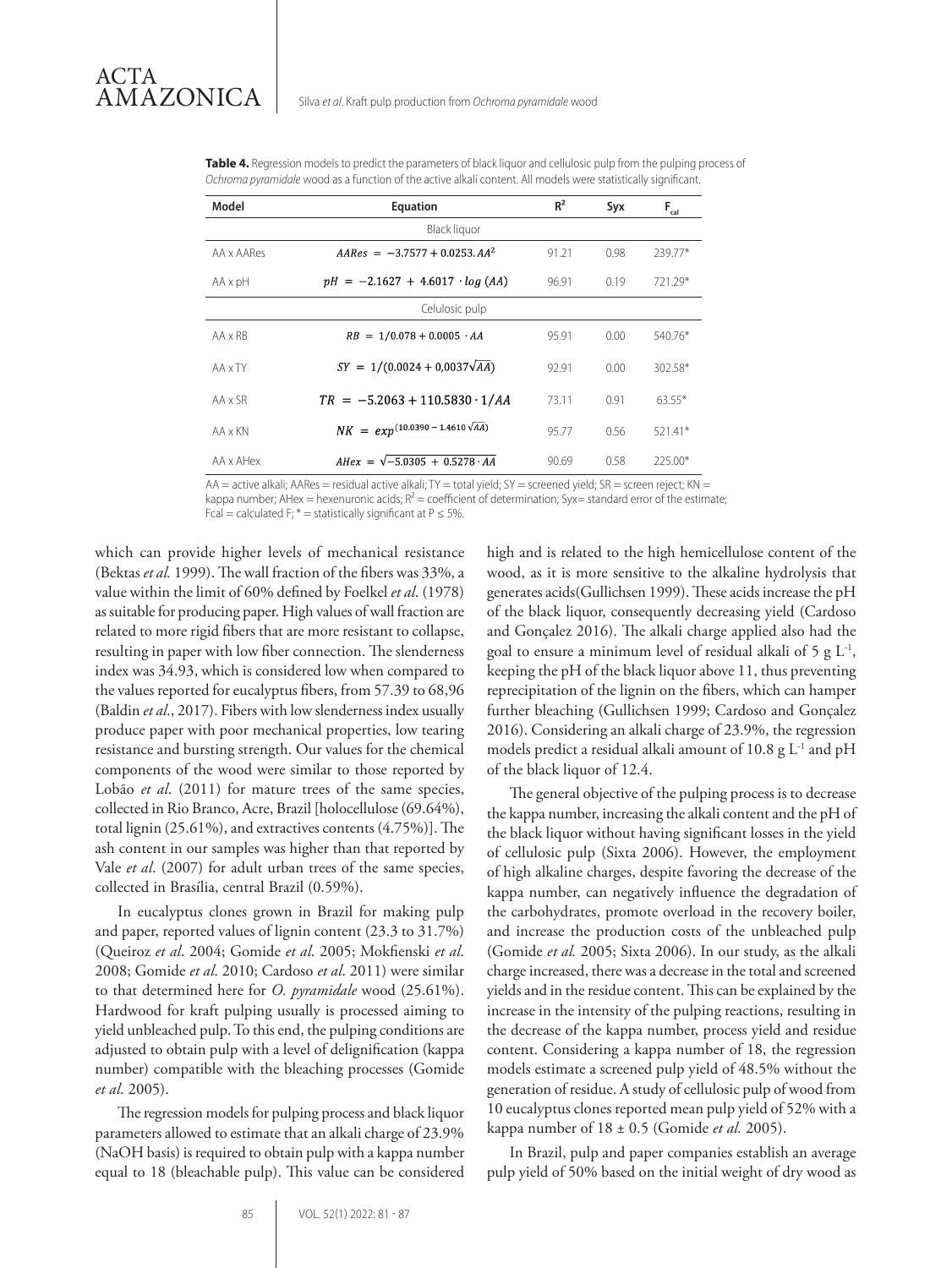a minimum value to select wood types for the production of cellulosic pulp (Gomide *et al*. 2005). In this sense, our results for *O. pyramidale* wood can be considered satisfactory, as we tested a strain that was not subjected to genetic enhancement, as is the case with eucalyptus, which has been intensively modified for this use. Furthermore, no steps for optimization of the pulping process were carried out before the wood testing. The estimated parameter values for *O. pyramidale* pulp with a kappa number of 18, especially for residual active alkali, are indicative of the potential for optimization of the processing conditions, especially time and temperature, which can contribute to increase yield at the same kappa number (Gomide *et al*. 2005). The kappa number strongly affects important variables of the pulping process, such as the alkali charge applied, time, temperature, yield and residue content, among others (Sixta 2006).

Low amounts of residues were observed in the kraft pulping, which can be related to the effective impregnation and diffusion of the cooking liquor into the wood chips during the process (Cardoso and Gonçalez 2016). Most likely, the low basic density and high porosity favored the delignification reactions.

The hexenuronic acid amounts present in the *O. pyramidale* wood pulp can be considered low when compared to the values of 49.4 to 61.3 µmol g-1 reported for *Eucalyptus grandis* W. Hill ex Maiden. wood pulp (Ventorim *et al.* 2009). Low contents of this component were observed for pulp produced with alkali charges of 22 and 24%. The formation of hexenuronic acids is associated with modifications that occur in the methyl-glucuronic acids present in the xylans, and the concentration of these constituents is influenced directly by the pulping conditions (Ventorim *et al*. 2009). The presence of hexenuronic acids in the cellulosic pulp helps to minimize the terminal depolymerization of the xylans, increasing the pulp yield (Chai *et al*. 2001). However, the presence of these constituents is harmful to the bleaching process, since hexenuronic acids form covalent bonds with lignin, requiring higher consumption of chemical reagents during the process, as well as favoring the reversal of whiteness in pulp and paper (Sixta 2006).

Despite some unfavourable characteristics, the high holocellulose content resulting from the low ash, extractives and lignin contents indicate that *O. pyramidale* wood has potential for the production of pulp and paper through the kraft process.

# **CONCLUSIONS**

*Ochroma pyramidale* wood presented chemical properties adequate for the production of kraft pulp due to its low contents of lignin, extractives and ash. Regarding anatomical characteristics, the Runkel index, flexibility coefficient and wall fraction favored fiber interconnection. However, the

slenderness index was low. Residual active alkali and the pH of the black liquor were positively related with the alkali charge applied in the pulping runs. The decrease in the alkali charge brought about a decrease in the total and screened yields and an increase in the amount of hexenuronic acids. Nevertheless, this cooking condition with decrease in the alkali charge minimized the residue contents and the kappa number. Regression models estimated that, to obtain bleachable kraft pulp from *Ochroma pyramidale* wood with kappa number = 18, the active alkali charge should be 23.9% (NaOH basis), with a screened yield of 48.5%. Our results contribute to the evaluation of the wood quality of native Amazonian forest species for pulping purposes.

# **ACKNOWLEDGMENTS**

This study was financed in part by Conselho Nacional de Desenvolvimento Científico e Tecnológico (CNPq).

## **REFERENCES**

- Alves, I.C.N.; Gomide, J.L.; Colodette, J.L.; Silva, H.D. 2011. Caracterização tecnológica da madeira de *Eucalyptus benthamii* para produção de celulose Kraft. *Ciência Florestal*, 21: 167-174.
- ABNT. 2003. Associação Brasileira de Normas Técnicas. *NBR 11941:* Determinação da densidade básica. (https://www. abntcatalogo.com.br/norma.aspx?Q=bnY0bWhmNEVoeE1 Qd0xGdWpIZzFhd0VjMVllV2NDVGtERFhMM2Fmc2kv ST0=). Accessed on May 07, 2021.
- ABNT. 2010a. Associação Brasileira de Normas Técnicas. *NBR 14853:* Madeira - Determinação do material solúvel em etanoltolueno e em diclorometano. (https://www.abntcatalogo.com. br/norma.aspx?Q=MlQ4aDlLUlkxMXdFbjFrVEdNRXRwK 3ZqdjMzdVBLTkUwcGxFaXNoNnVXTT0=). Accessed on May 25, 2022
- ABNT. 2010b. Associação Brasileira de Normas Técnicas. *NBR 7989:*  Pastas celulósicas e madeira - Determinação de lignina insolúvel em ácido. (https://www.abntcatalogo.com.br/norma.aspx?Q=Tz FYT3gwTDZ5WUtkWHlDWWFiQ0JscTkxU1dOK3Ziak03 N05qU2pRL2xCRT0=). Accessed on May 25, 2022.
- ABNT. 2017. Associação Brasileira de Normas Técnicas. *NBR 13999:* Papel, cartão, pastas celulósicas e madeira - Determinação do resíduo (cinza) após a incineração a 525 **ºC.** (https://www. abntcatalogo.com.br/norma.aspx?Q=Sk9QYnVFK1JFczdL-Tkk5TkF3UkpaREYrVnJZZmhJVEZheGtVaU9jc2pSWT0=). Accessed on
- Baldin, T.; Marchiori, J.N.C.; Nisgoski, S.; Talgatti, M; Denardi, L. 2017. Anatomia da madeira e potencial de produção de celulose e papel de quatro espécies jovens de Eucalyptus L'Hér. *Ciência da Madeira*, 8: 114-126.
- Bektas, I.; Tutus, A; Eroglu, H. 1999. A study of the suitability of calabrian pine (*Pinus burtia*, Jen) for pulp and paper manufacture. *Turkish Journal of Agriculture and Forestry*, 23: 589-597.
- Boschetti, W.T.N.; Paes, J.B.; Oliveira, J.T.S.; Dudecki, L. 2015. Características anatômicas para produção de celulose do lenho de